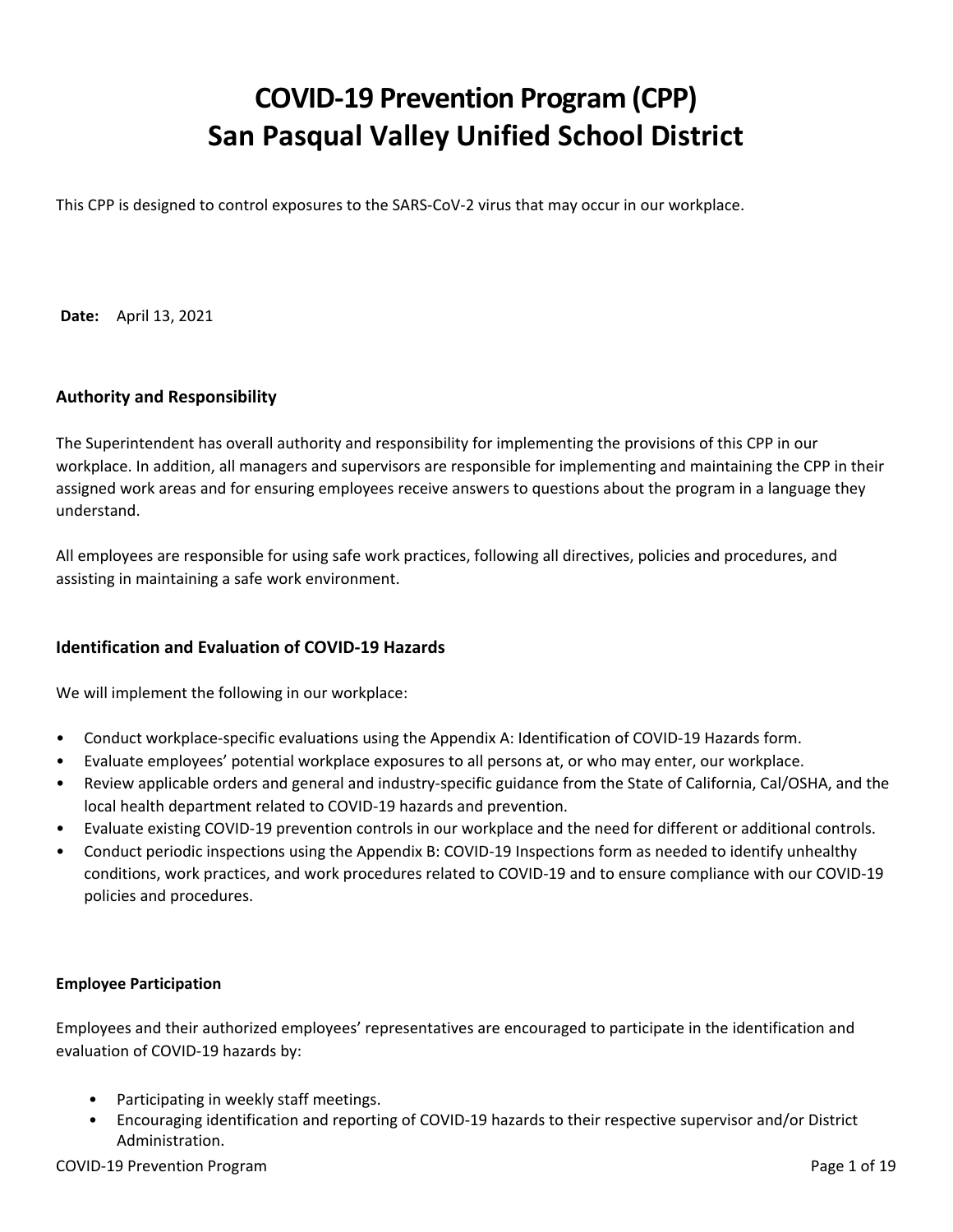• Reviewing and participating in developing district guidelines and procedures on a regular basis.

#### **Employee Screening**

We screen our employees by:

- Passive Pre Screening: Employees complete a pre-screen assessment according to California Department of Public Health (CDPH) guidelines using the Catapult COVID-19 Employee Check-in System.
- Active Screening On-Site: In person touch-free temperature reading and verification of no symptoms.
- Face Covering: An internal check of appropriate face-covering upon check-in.
- ID screen occurs at the workplace then screener will ensure that face coverings are used during screening by both screeners and employees and, if temperatures are measured, that non-contact thermometers are used. Also, once available, a walk-through temperature screening protocol will be implemented at the entry of all sites including Maintenance, Operation, and Transportation, Family Resource Center, District Office, and all school sites.

# **Correction of COVID-19 Hazards**

Unsafe or unhealthy work conditions, practices or procedures will be documented on the Appendix B: COVID-19 Inspections form, and corrected in a timely manner based on the severity of the hazards, as follows:

- Once a hazard is identified, we will assess how to correct it and establish a time frame for correction.
- The Supt/Principal will insure the hazard is corrected. For example, these corrections may be in the form of reminders to employees to wear their masks and other PPE, disinfect touch surfaces and other areas, or provide reminders concerning physical distancing.
- Employees identified will be responsible for correcting these hazards in a timely manner.
- Director of Facilities and Operations and/or site principal will follow-up to ensure the hazard has been corrected in a timely manner.

#### **Controls of COVID-19 Hazards**

#### **Physical Distancing**

Where possible, we ensure at least six feet of physical distancing at all times in our workplace by:

- Evaluating the need for workers to be in the workplace e.g., telework or other remote work arrangements for example relocating office staff to other classrooms
- Reducing the number of persons in an area at one time, including visitors.
- Visual cues such as signs and floor markings to indicate where employees and others should be located or their direction and path of travel.
- Staggered arrival, departure, work, and break times.
- Adjusted work processes or procedures, such as reducing production speed, to allow greater distance between employees.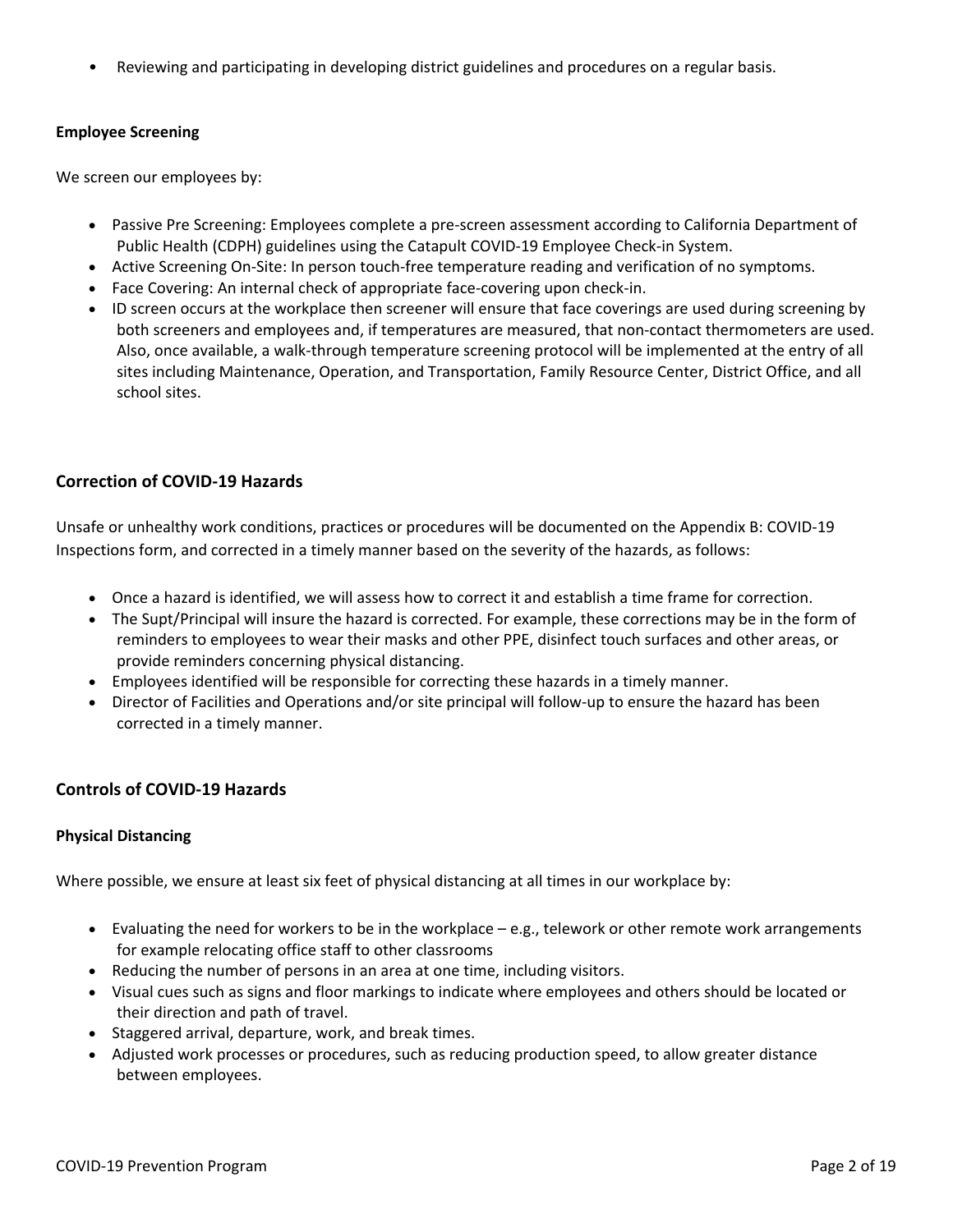Individuals will be kept as far apart as possible when there are situations where six feet of physical distancing cannot be achieved.

# **Face Coverings**

We provide clean, undamaged face coverings and ensure they are properly worn by employees over the nose and mouth when indoors, and when outdoors and less than six feet away from another person, including non-employees, and where required by orders from the California Department of Public Health (CDPH) or local health department.

- Face covering will be provided when needed by employees, students, and visitors.
- Face coverings are provided in the form of both cloth and disposable face coverings.
- Face coverings are located in site offices, cafeteria, district vehicles and in portable kits for employee check out and use.
- When an employee encounters a visitor not wearing a face covering, they are to direct the visitor/nonemployee to leave campus or to report to the office for a face covering.

The following are exceptions to the use of face coverings in our workplace:

- When an employee is alone in a room.
- While eating and drinking at the workplace, provided employees are at least six feet apart and outside air supply to the area, if indoors, has been maximized to the extent possible.
- Employees wearing respiratory protection in accordance with CCR Title 8 section 5144 or other safety orders.
- Employees who cannot wear face coverings due to a medical or mental health condition or disability, or who are hearing-impaired or communicating with a hearing-impaired person. Alternatives will be considered on a case-bycase basis.
- Specific tasks that cannot feasibly be performed with a face covering, where employees will be kept at least six feet apart.

Any employee not wearing a face covering, face shield with a drape or other effective alternative, or respiratory protection, for any reason, shall be at least six feet apart from all other persons.

#### **Engineering controls**

We implement the following measures for situations where we cannot maintain at least six feet between individuals:

- Plexi-glass dividers are available and have been installed where necessary.
- Schedules are modified in offices where there are no dividers or no way to ensure a six foot distance.
- Relocation plans are in place when the six foot distance cannot be upheld.

We maximize, to the extent feasible, the quantity of outside air for our buildings with mechanical or natural ventilation systems by:

- Installed ventilation and air purifier systems throughout the District in all sites, offices, and classrooms. This system is run through the HVAC unit.
- Regularly checking and cleaning filters.
- Utilizing Air Purifiers in all classrooms.
- Opening doors and windows for increased ventilation when outside conditions permit.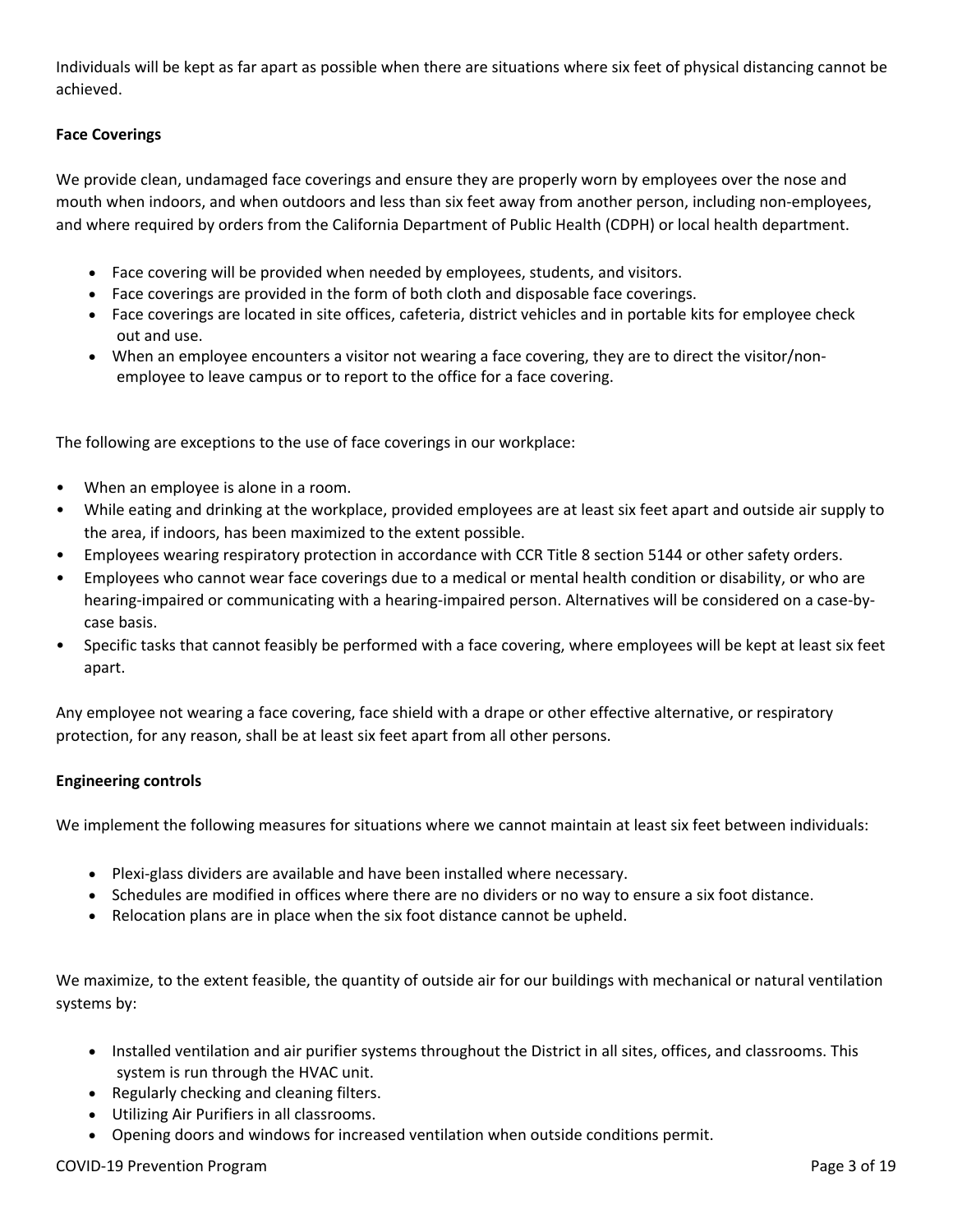## **Cleaning and disinfecting**

We implement the following cleaning and disinfection measures for frequently touched surfaces:

- Cleaning kits are available in all classrooms.
- Ensure adequate supplies and adequate time for cleaning and disinfecting to be done properly.
- All classrooms and building frequently touched surfaces will be disinfected twice daily by staff at a minimum.
- Staff will be informed regarding the frequency of cleaning and disinfection and where additional cleaning supplies are located.
- All employees will have access to disinfectants.
- Wipes and hand sanitizer are available in all areas, especially those with high touch surfaces and machines such as the copy machine.
- District vehicles are equipped with cleaning and disinfecting kits including gloves and masks.
- Clorox 360 sanitizers are in use in vehicles, buses, and classrooms when necessary.

Should we have a COVID-19 case in our workplace, we will implement the following procedures:

- The COVID-19 positive employee will be immediately sent home if at work, or told to stay home.
- Contact tracing will be conducted by a member of the COVID-19 Response Team.
- Employees who have had close contact with infected employee will be notified and informed of next steps.
- All areas used by the COVID-19 positive employee will be closed for disinfecting and cleaning.
- Notice will be sent to all employees and association representatives notifying them of a COVID-19 positive case, while protecting individual person.
- Imperial County Public Health Department will be notified of a positive case.

#### **Shared tools, equipment and personal protective equipment (PPE)**

PPE must not be shared, e.g., gloves, goggles and face shields.

Items that employees come in regular physical contact with, such as phones, headsets, desks, keyboards, writing materials, instruments and tools must also not be shared, to the extent feasible. Where there must be sharing, the items will be disinfected between uses by:

• Providing the employees with the materials and training to do it themselves and providing a regular disinfecting and cleaning schedule by custodial staff.

Sharing of vehicles will be minimized to the extent feasible, and high-touch points (for example, steering wheel, door handles, seatbelt buckles, armrests, shifter, etc.) will be disinfected between users.

#### **Hand sanitizing**

In order to implement effective hand sanitizing procedures, we:

- Evaluate handwashing facilities to ensure sufficient facilities exist and are fully functional.
- Encourage and allow time for employee handwashing.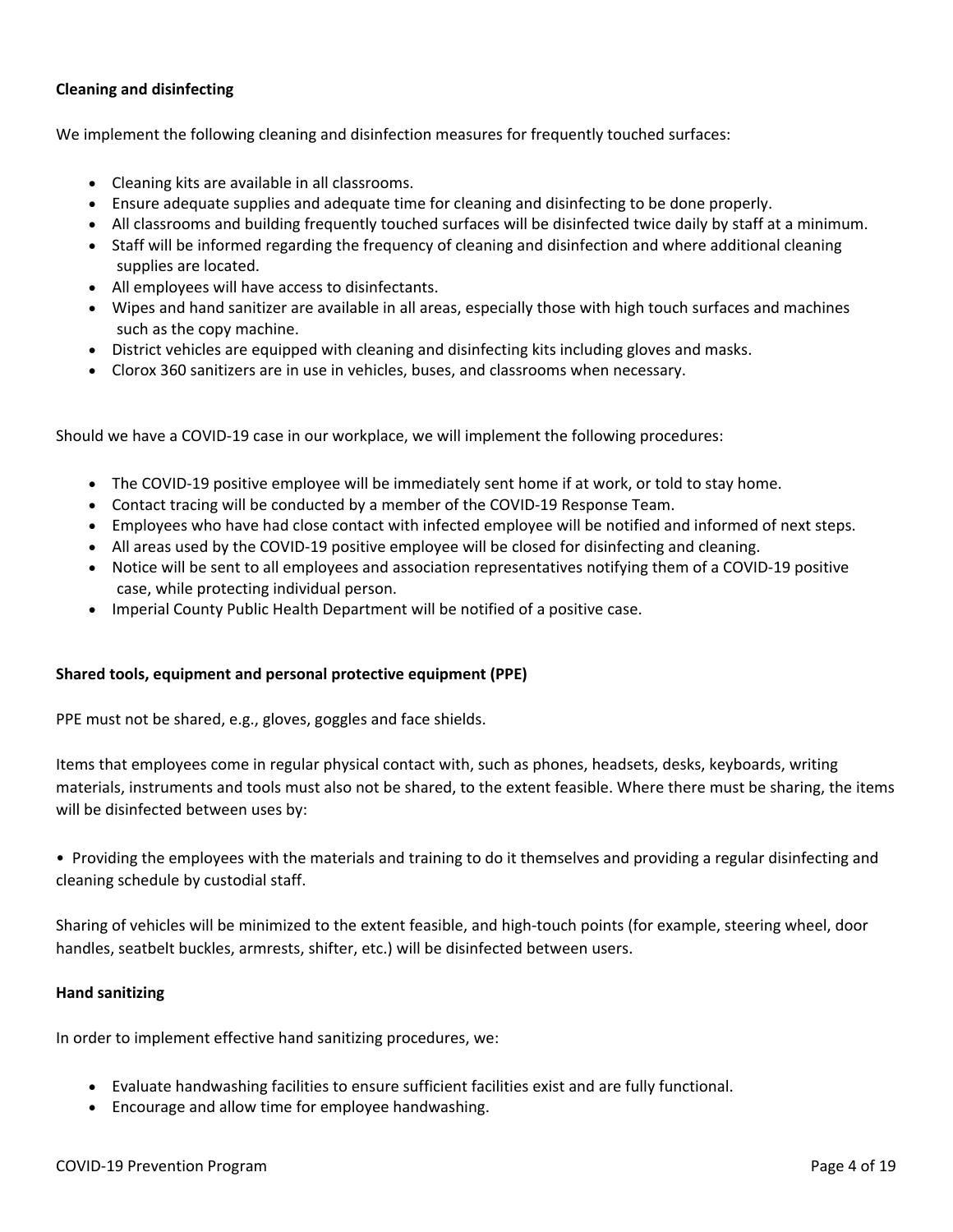- Provide employees with an effective hand sanitizer, and prohibit hand sanitizers that contain methanol (i.e. methyl alcohol).
- Encourage employees and students to wash their hands for at least 20 seconds each time.
- Have all students wash their hands upon entering the classroom.
- Post signage in English and Spanish regarding proper handwashing procedures and reminders to wash hands frequently.

#### **Personal protective equipment (PPE) used to control employees' exposure to COVID-19**

We evaluate the need for PPE (such as gloves, goggles, and face shields) as required by CCR Title 8, section 3380, and provide such PPE as needed.

When it comes to respiratory protection, we evaluate the need in accordance with CCR Title 8 section 5144 when the physical distancing requirements are not feasible or maintained. [reference section 3205(c)(E) for details on required respirator and eye protection use.]

We provide and ensure use of eye protection and respiratory protection in accordance with section 5144 when employees are exposed to procedures that may aerosolize potentially infectious material such as saliva or respiratory tract fluids.

#### **Investigating and Responding to COVID-19 Cases**

This will be accomplished by using the Appendix C: Investigating COVID-19 Cases form.

Employees who had potential COVID-19 exposure in our workplace will be:

- Offered COVID-19 testing at no cost during their working hours.
- Given the information on benefits described in Training and Instruction, and Exclusion of COVID-19 Cases.
- Quarantined at home according to the Imperial County Health Department and the CDH Guidelines if/when necessary to prevent further workplace exposure.

#### **System for Communicating**

Our goal is to ensure that we have effective two-way communication with our employees, in a form they can readily understand, and that it includes the following information:

- Who employees should report COVID-19 symptoms and possible hazards to, and how:
	- Employees should report COVID-19 symptoms and or exposure using the daily Check-In form on Catapult EMS. If this check-in is off-line and/or unavailable, employees should report using the reportcovid19@spvusd.org email address.
	- Employees should report possible hazards to: Jorge Munoz at jmunoz@spvusd.org or 760-572-0222 ext. 2097 or Kish Curtis at kcurtisl@spvusd.org or 760-572-0222 ext. 2092.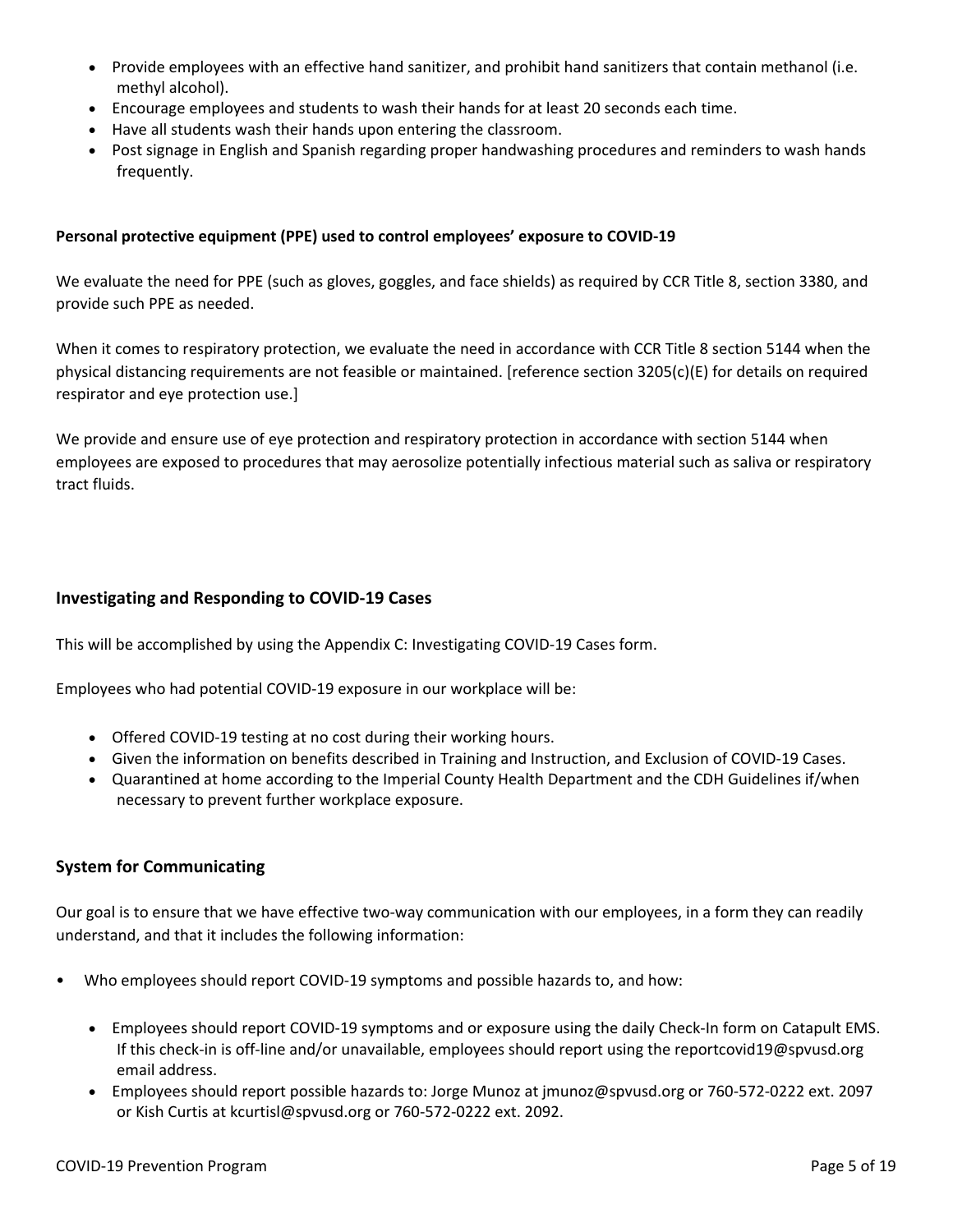- That employees can report symptoms and hazards without fear of reprisal.
- Our procedures or policies for accommodating employees with medical or other conditions that put them at increased risk of severe COVID-19 illness.
- Where testing is not required, how employees can access COVID-19 testing:

• Our Employees can access COVID-19 testing through local health care providers, the county health department, and Pinnacle Health Care at no cost to the employee.

- In the event we are required to provide testing because of a workplace exposure or outbreak, we will communicate the plan for providing testing and inform affected employees of the reason for the testing and the possible consequences of a positive test.
- Information about COVID-19 hazards employees (including other employers and individuals in contact with our workplace) may be exposed to, what is being done to control those hazards, and our COVID-19 policies and procedures.

# **Training and Instruction**

We will provide effective training and instruction that includes:

- Our COVID-19 policies and procedures to protect employees from COVID-19 hazards.
- Information regarding COVID-19-related benefits to which the employee may be entitled under applicable federal, state, or local laws.
- The fact that:
	- o COVID-19 is an infectious disease that can be spread through the air.
	- $\circ$  COVID-19 may be transmitted when a person touches a contaminated object and then touches their eyes, nose, or mouth.
	- o An infectious person may have no symptoms.
- Methods of physical distancing of at least six feet and the importance of combining physical distancing with the wearing of face coverings.
- The fact that particles containing the virus can travel more than six feet, especially indoors, so physical distancing must be combined with other controls, including face coverings and hand hygiene, to be effective.
- The importance of frequent hand washing with soap and water for at least 20 seconds and using hand sanitizer when employees do not have immediate access to a sink or hand washing facility, and that hand sanitizer does not work if the hands are soiled.
- Proper use of face coverings and the fact that face coverings are not respiratory protective equipment face coverings are intended to primarily protect other individuals from the wearer of the face covering.
- COVID-19 symptoms, and the importance of obtaining a COVID-19 test and not coming to work if the employee has COVID-19 symptoms.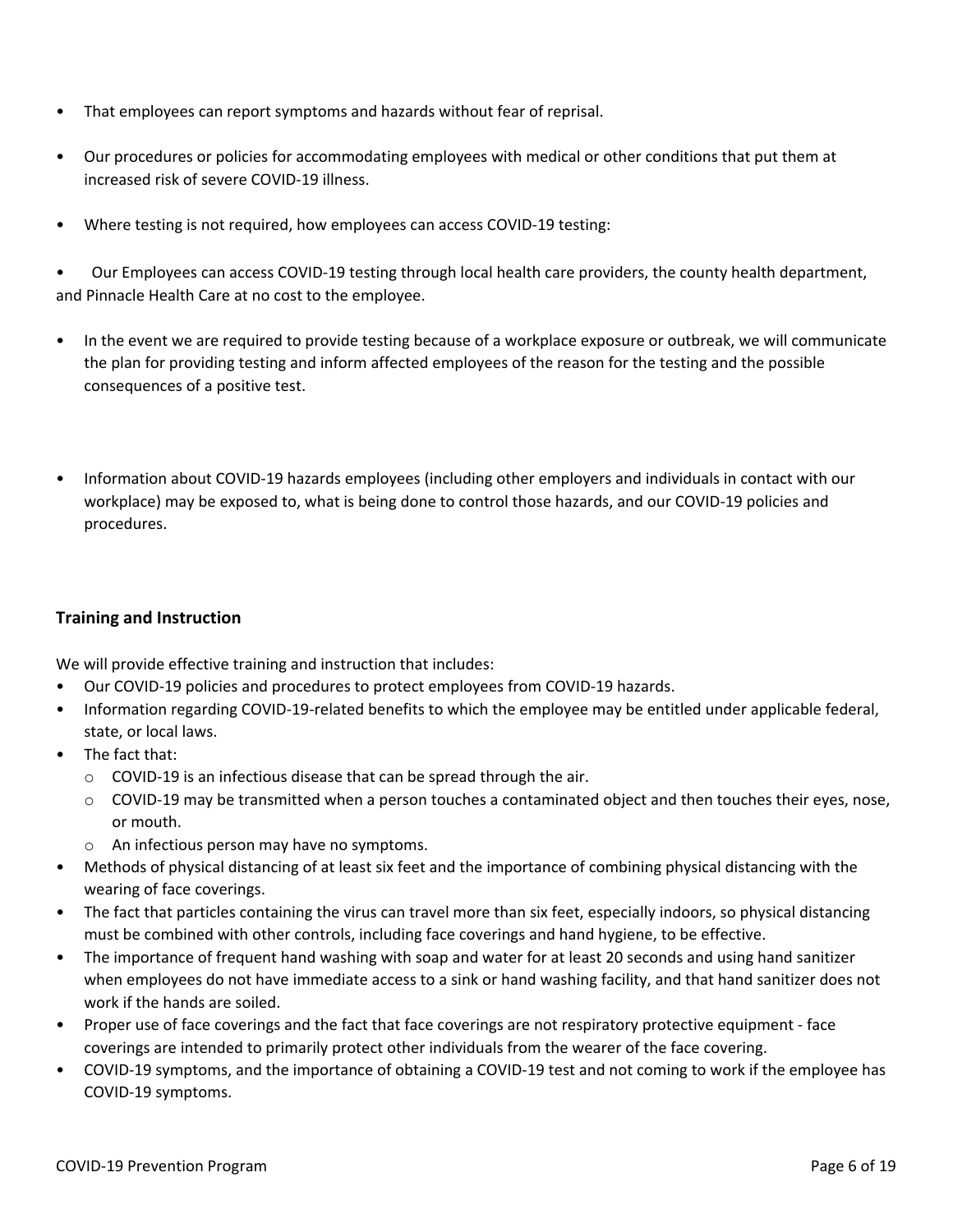**Appendix D: COVID-19 Training Roster** will be used to document this training.

# **Exclusion of COVID-19 Cases**

Where we have a COVID-19 case in our workplace, we will limit transmission by:

- Ensuring that COVID-19 cases are excluded from the workplace until our return-to-work requirements are met.
- Excluding employees with COVID-19 exposure from the workplace for 14 days after the last known COVID-19 exposure to a COVID-19 case.
- Continuing and maintaining an employee's earnings, seniority, and all other employee rights and benefits whenever we've demonstrated that the COVID-19 exposure is work related. This will be accomplished by

employer-provided employee sick leave benefits, payments from public sources or other means of maintaining earnings, rights and benefits, where permitted by law and when not covered by workers' compensation.

• Providing employees at the time of exclusion with information on available benefits.

# **Reporting, Recordkeeping, and Access**

It is our policy to:

- Report information about COVID-19 cases at our workplace to the local health department whenever required by law, and provide any related information requested by the local health department.
- Report immediately to Cal/OSHA any COVID-19-related serious illnesses or death, as defined under CCR Title 8 section 330(h), of an employee occurring in our place of employment or in connection with any employment.
- Maintain records of the steps taken to implement our written COVID-19 Prevention Program in accordance with CCR Title 8 section 3203(b).
- Make our written COVID-19 Prevention Program available at the workplace to employees, authorized employee representatives, and to representatives of Cal/OSHA immediately upon request.
- Use the **Appendix C: Investigating COVID-19 Cases** form to keep a record of and track all COVID-19 cases. The information will be made available to employees, authorized employee representatives, or as otherwise required by law, with personal identifying information removed.

# **Return-to-Work Criteria**

- COVID-19 cases with COVID-19 symptoms will not return to work until all the following have occurred:
	- $\circ$  At least 24 hours have passed since a fever of 99.5 or higher has resolved without the use of fever-reducing medications.
	- o COVID-19 symptoms have improved.
	- o At least 10 days have passed since COVID-19 symptoms first appeared.
- COVID-19 cases who tested positive but never developed COVID-19 symptoms will not return to work until a minimum of 10 days have passed since the date of specimen collection of their first positive COVID-19 test.
- A negative COVID-19 test will not be required for an employee to return to work.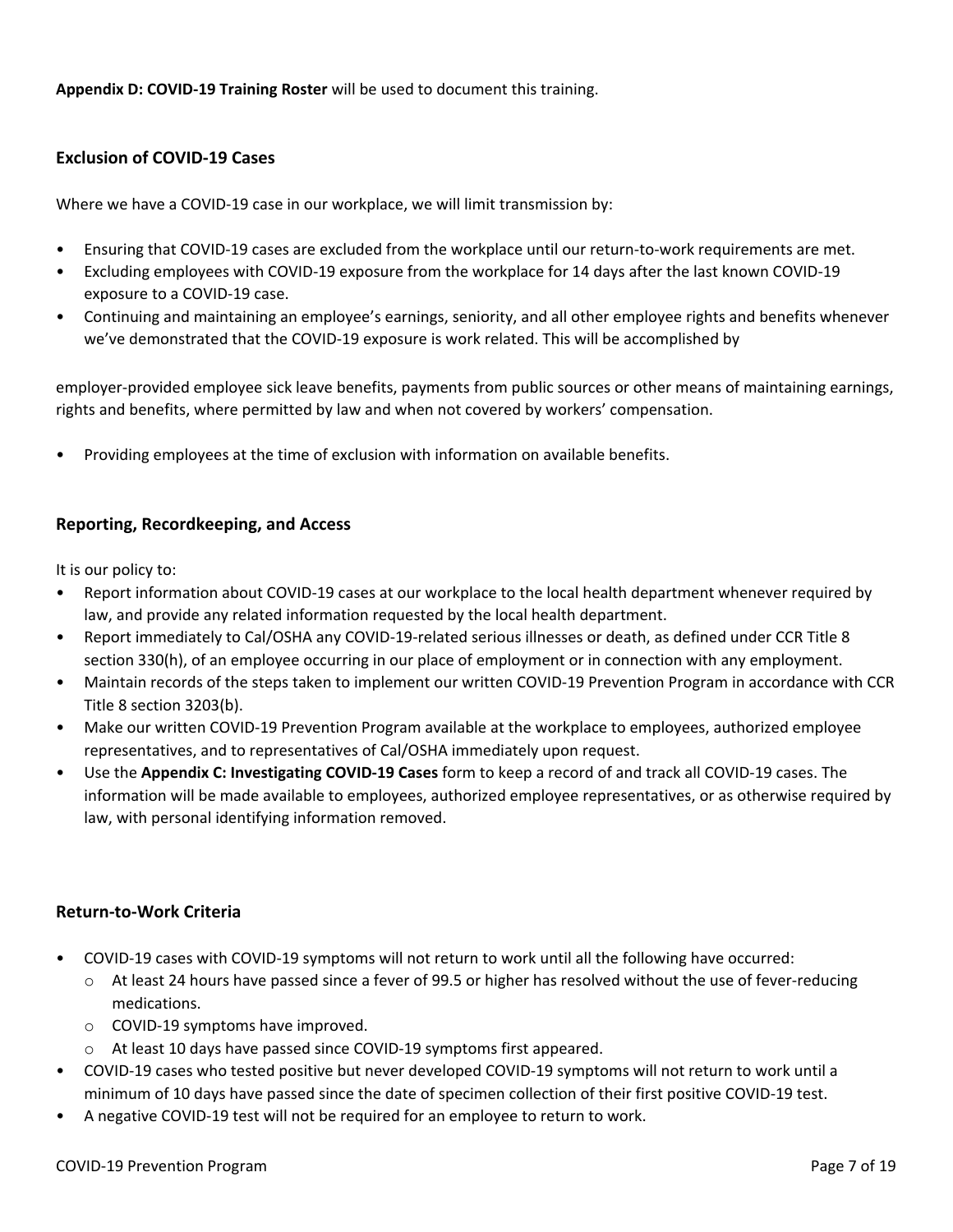• If an order to isolate or quarantine an employee is issued by a local or state health official, the employee will not return to work until the period of isolation or quarantine is completed or the order is lifted. If no period was specified, then the period will be 10 days from the time the order to isolate was effective, or 14 days from the time the order to quarantine was effective.

| Superintendent                                  |                  | April 13, 2021 |
|-------------------------------------------------|------------------|----------------|
| Title of Owner or Top Management Representative | <b>Signature</b> | Date           |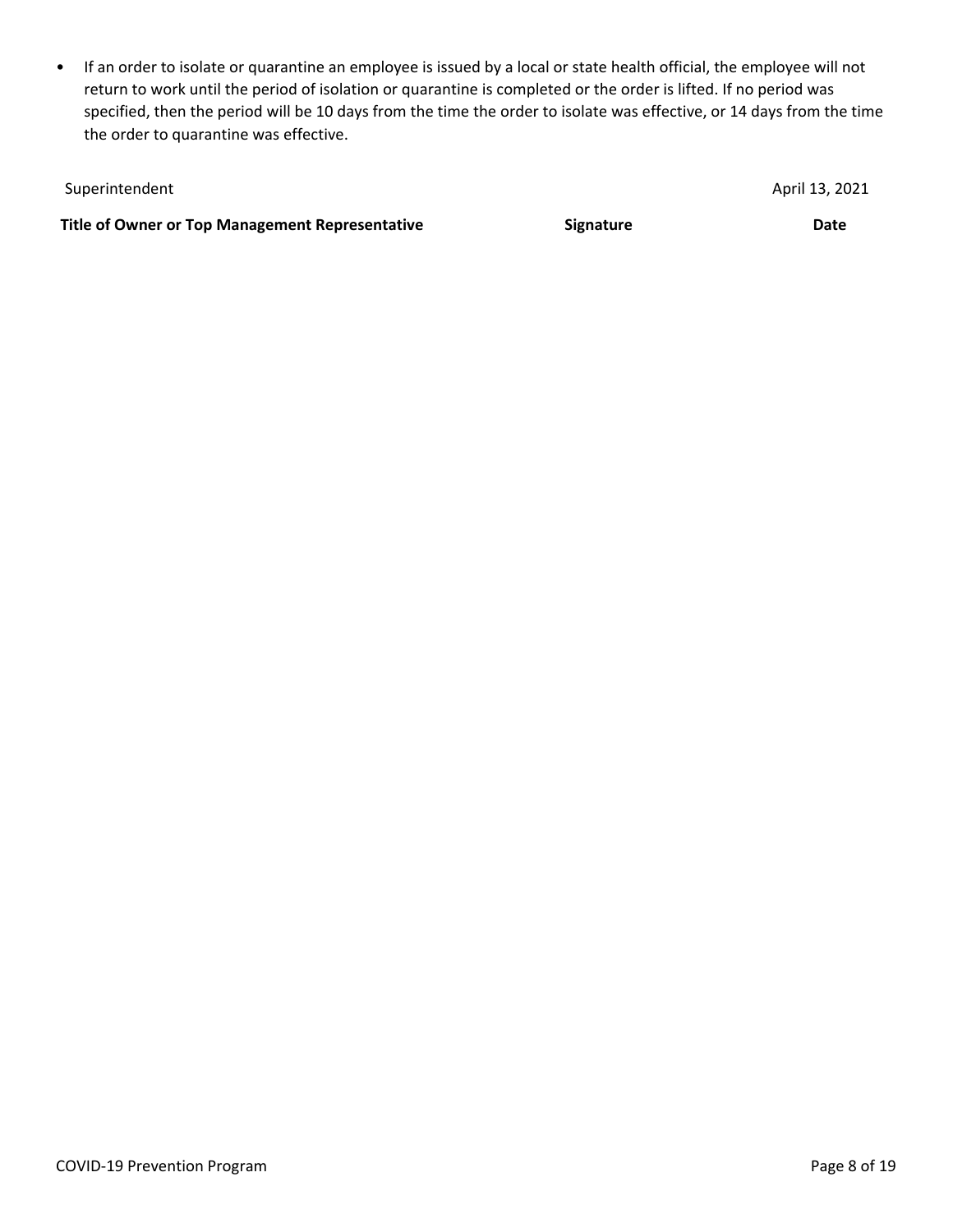# **Appendix A: Identification of COVID-19 Hazards**

All persons, regardless of symptoms or negative COVID-19 test results, will be considered potentially infectious. Particular attention will be paid to areas where people may congregate or come in contact with one another, regardless of whether employees are performing an assigned work task or not. For example: meetings, entrances, bathrooms, hallways, aisles, walkways, elevators, break or eating areas, cool-down areas, and waiting areas.

Evaluation of potential workplace exposure will be to all persons at the workplace or who may enter the workplace, including coworkers, employees of other entities, members of the public, customers or clients, and independent contractors. We will consider how employees and other persons enter, leave, and travel through the workplace, in addition to addressing fixed work locations.

#### **Person Conducting the Evaluation**:

**Date:**

**Name(s) of Employees and Authorized Employee Representative that Participated:**

| Interaction, area, activity,<br>work task, process,<br>equipment and material<br>that potentially exposes<br>employees to COVID-19<br>hazards | <b>Places and times</b> | <b>Potential for COVID-19</b><br>exposures and employees<br>affected, including<br>members of the public and<br>employees of other<br>employers | <b>Existing and/or additional</b><br><b>COVID-19 prevention</b><br>controls, including barriers,<br>partitions and ventilation |
|-----------------------------------------------------------------------------------------------------------------------------------------------|-------------------------|-------------------------------------------------------------------------------------------------------------------------------------------------|--------------------------------------------------------------------------------------------------------------------------------|
|                                                                                                                                               |                         |                                                                                                                                                 |                                                                                                                                |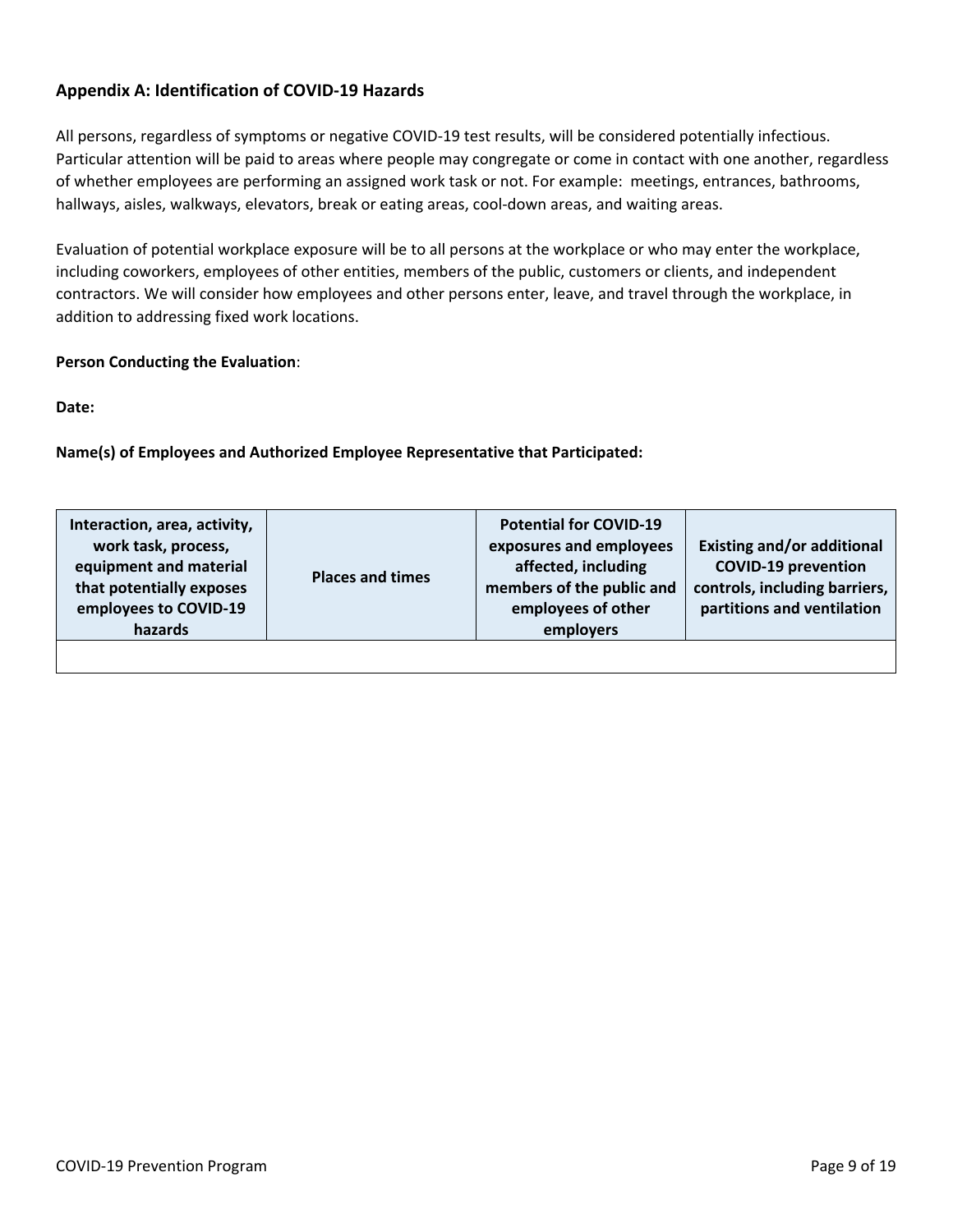# **Appendix B: COVID-19 Inspections**

# **Date:**

# **Name of Person Conducting the Inspection**:

#### **Work Location Evaluated:**

| <b>Exposure Controls</b>                                       | <b>Status</b> | <b>Person Assigned to Correct</b> | <b>Date Corrected</b> |
|----------------------------------------------------------------|---------------|-----------------------------------|-----------------------|
| Engineering                                                    |               |                                   |                       |
| Barriers/Partitions                                            |               |                                   |                       |
| Ventilation (amount of fresh air)<br>and filtration maximized) |               |                                   |                       |
| Additional room air filtration                                 |               |                                   |                       |

| <b>Exposure Controls</b>                                                                           | <b>Status</b> | <b>Person Assigned to Correct</b> | <b>Date Corrected</b> |
|----------------------------------------------------------------------------------------------------|---------------|-----------------------------------|-----------------------|
| Administrative                                                                                     |               |                                   |                       |
| Physical distancing                                                                                |               |                                   |                       |
| Surface cleaning and<br>disinfection (frequently enough<br>and adequate supplies)                  |               |                                   |                       |
| Hand washing facilities<br>(adequate numbers and<br>supplies)                                      |               |                                   |                       |
| Disinfecting and hand sanitizing<br>solutions being used according<br>to manufacturer instructions |               |                                   |                       |

| <b>Exposure Controls</b>                        | <b>Status</b> | <b>Person Assigned to Correct</b> | <b>Date Corrected</b> |
|-------------------------------------------------|---------------|-----------------------------------|-----------------------|
| PPE (not shared, available and<br>being worn)   |               |                                   |                       |
| Face coverings (cleaned)<br>sufficiently often) |               |                                   |                       |
| Face shields/goggles                            |               |                                   |                       |
| Respiratory protection                          |               |                                   |                       |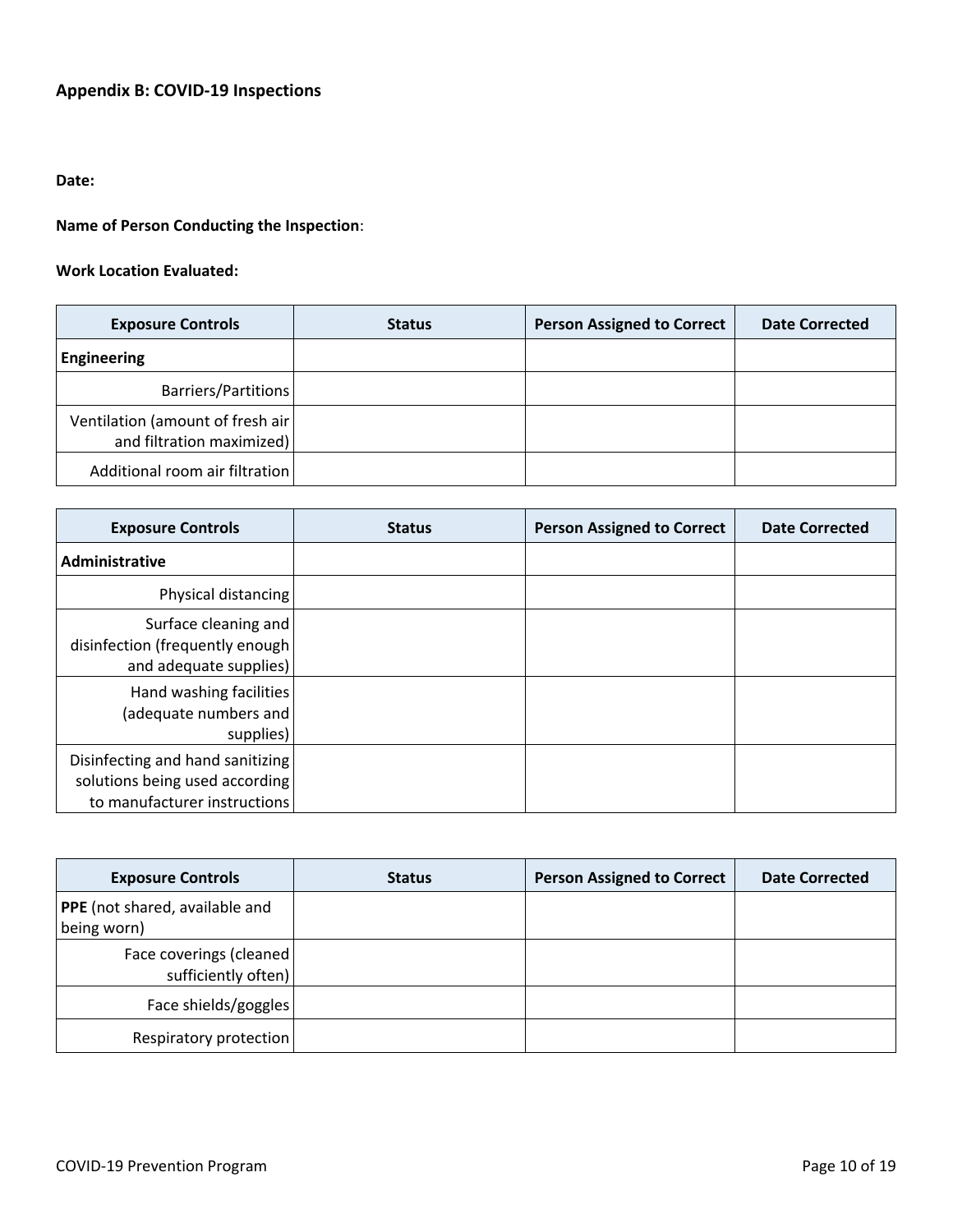# **Appendix C: Investigating COVID-19 Cases**

All personal identifying information of COVID-19 cases or symptoms will be kept confidential. All COVID-19 testing or related medical services provided by us will be provided in a manner that ensures the confidentiality of employees, with the exception of unredacted information on COVID-19 cases that will be provided immediately upon request to the local health department, CDPH, Cal/OSHA, the National Institute for Occupational Safety and Health (NIOSH), or as otherwise required by law.

All employees' medical records will also be kept confidential and not disclosed or reported without the employee's express written consent to any person within or outside the workplace, with the following exceptions: (1) Unredacted medical records provided to the local health department, CDPH, Cal/OSHA, NIOSH, or as otherwise required by law immediately upon request; and (2) Records that do not contain individually identifiable medical information or from which individually identifiable medical information has been removed.

#### **Date:**

#### **Name of Person Conducting the Investigation:**

| <b>Employee (or non-</b><br>employee*) name:                                            | <b>Occupation (if non-</b><br>employee, why they were<br>in the workplace):                                    |  |
|-----------------------------------------------------------------------------------------|----------------------------------------------------------------------------------------------------------------|--|
| Location where employee<br>worked (or non-employee<br>was present in the<br>workplace): | Date investigation was<br>initiated:                                                                           |  |
| Was COVID-19 test offered?                                                              | Name(s) of staff involved in<br>the investigation:                                                             |  |
| Date and time the COVID-<br>19 case was last present in<br>the workplace:               | Date of the positive or<br>negative test and/or<br>diagnosis:                                                  |  |
| Date the case first had one<br>or more COVID-19<br>symptoms:                            | Information received<br>regarding COVID-19 test<br>results and onset of<br>symptoms (attach<br>documentation): |  |

| Results of the evaluation of    |
|---------------------------------|
| the COVID-19 case and all       |
| locations at the workplace that |
| may have been visited by the    |
| COVID-19 case during the high-  |
| risk exposure period, and who   |
| may have been exposed           |
| <b>diatach additional</b>       |
| information):                   |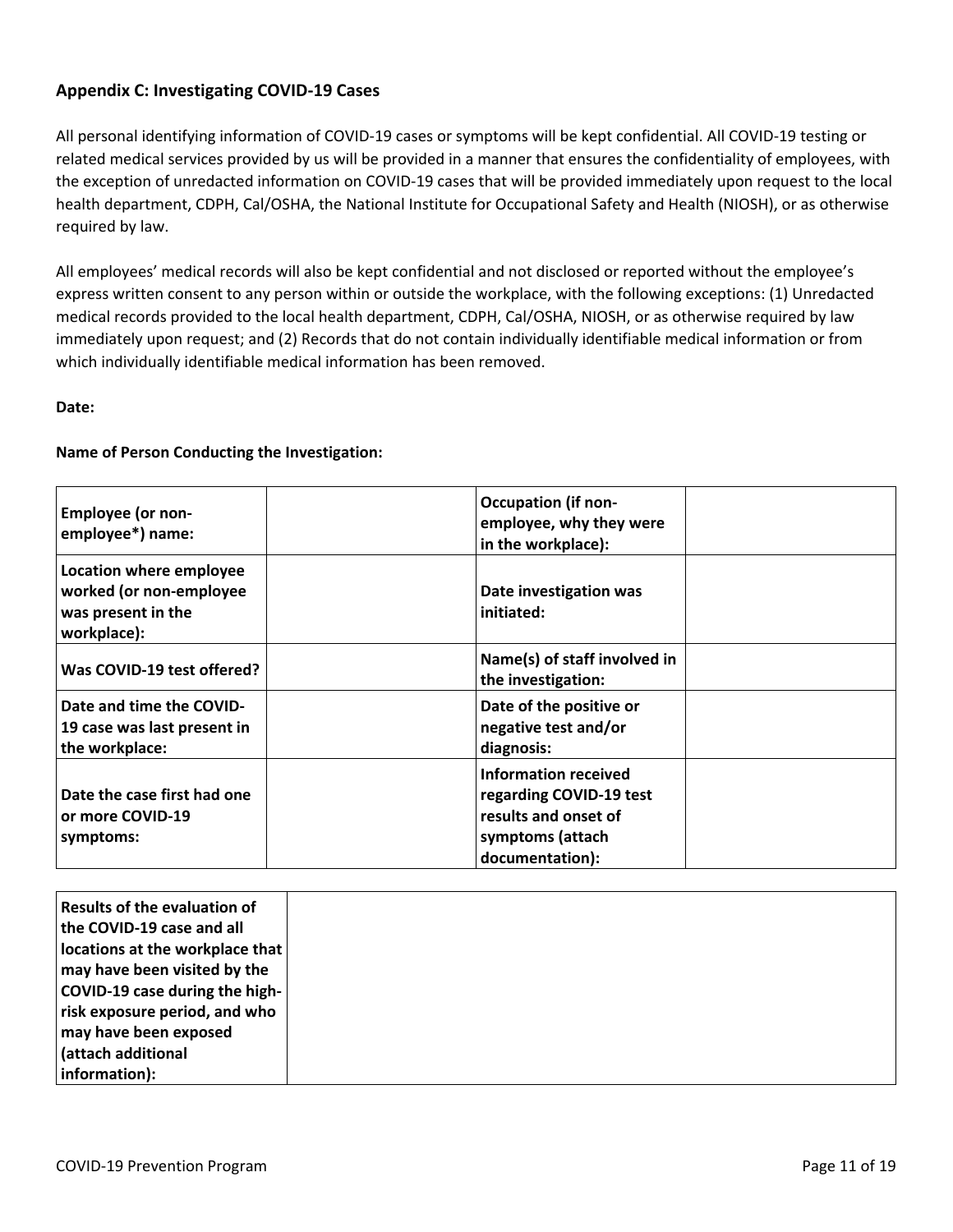Notice given (within one business day, in a way that does not reveal any personal identifying information of the **COVID-19 case) of the potential COVID-19 exposure to:**

| All employees who may                                                                                            | Date:                                       |                                                                 |  |
|------------------------------------------------------------------------------------------------------------------|---------------------------------------------|-----------------------------------------------------------------|--|
| have had COVID-19<br>exposure and their<br>authorized<br>representatives.                                        | Names of employees that were<br>notified:   |                                                                 |  |
| <b>Independent contractors</b>                                                                                   | Date:                                       |                                                                 |  |
| and other employers<br>present at the workplace<br>during the high-risk<br>exposure period.                      | Names of individuals that were<br>notified: |                                                                 |  |
| What were the workplace<br>conditions that could have<br>contributed to the risk of<br><b>COVID-19 exposure?</b> |                                             | What could be done to<br>reduce exposure to<br><b>COVID-19?</b> |  |
| Was local health<br>department notified?                                                                         |                                             | Date:                                                           |  |

\*Should an employer be made aware of a non-employee infection source COVID-19 status.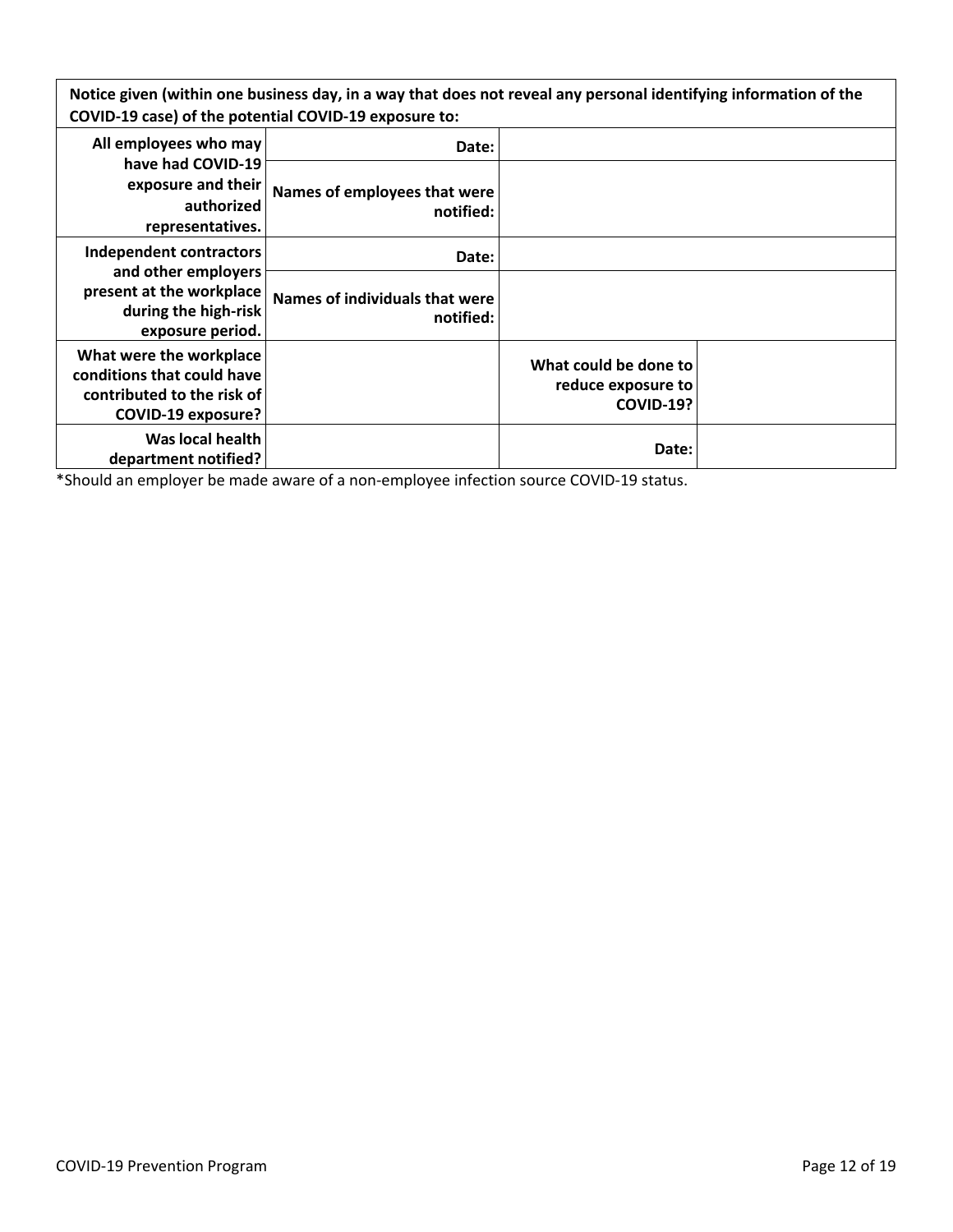# **Appendix D: COVID-19 Training Roster**

**Date:**

**Name of Person Conducting the Training:**

| <b>Employee Name</b> | <b>Signature</b> |
|----------------------|------------------|
|                      |                  |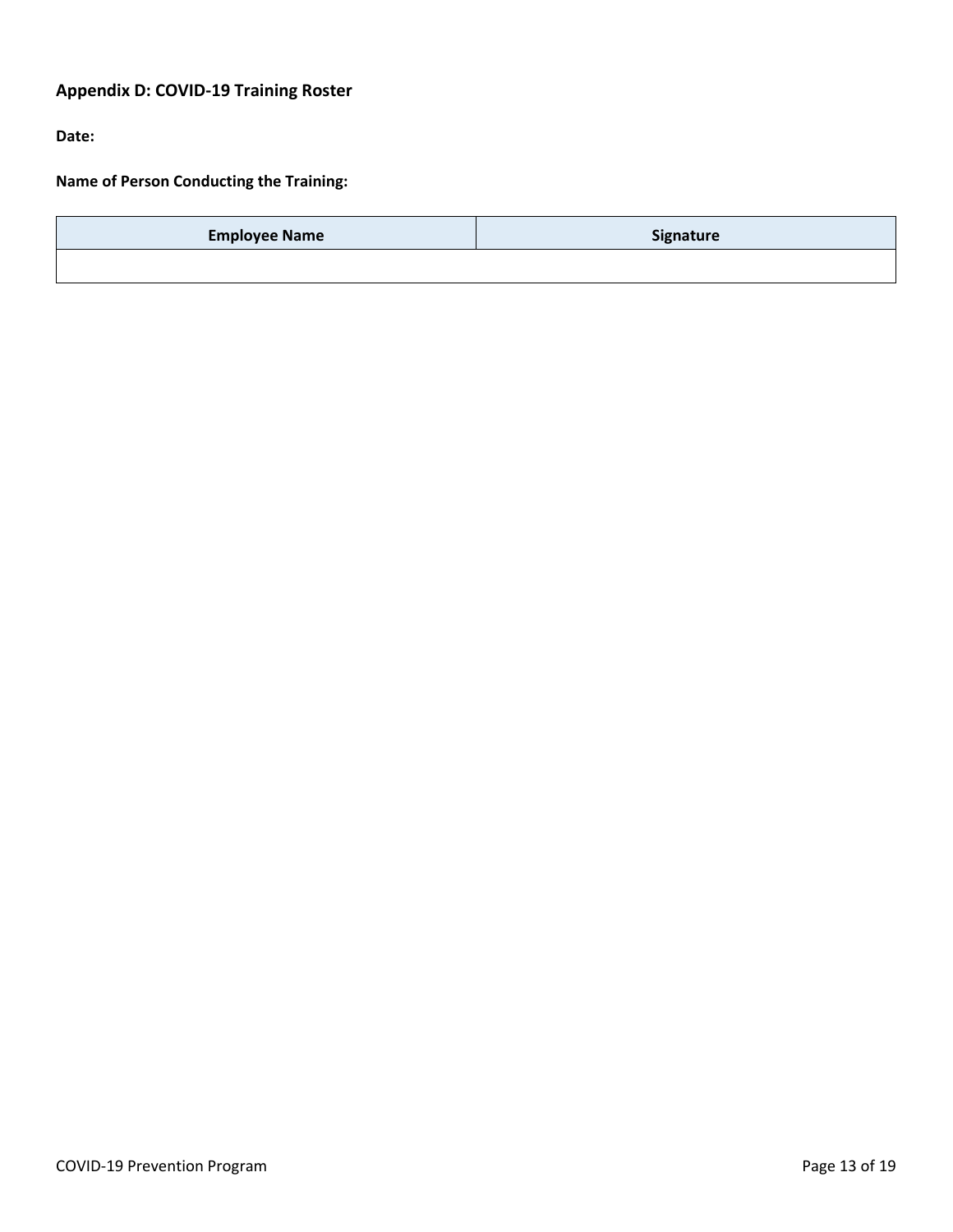## **Multiple COVID-19 Infections and COVID-19 Outbreaks**

This section of CPP will stay in effect until there are no new COVID-19 cases detected in our workplace for a 14-day period.

#### **COVID-19 testing**

- We will provide COVID-19 testing to all employees in our exposed workplace except for employees who were not present during the period of an outbreak identified by a local health department or the relevant 14-day period. COVID-19 testing will be provided at no cost to employees during employees' working hours.
- COVID-19 testing consists of the following:
	- $\circ$  All employees in our exposed workplace will be immediately tested and then tested again one week later. Negative COVID-19 test results of employees with COVID-19 exposure will not impact the duration of any quarantine period required by, or orders issued by, the local health department.
	- o After the first two COVID-19 tests, we will continue to provide COVID-19 testing of employees who remain at the workplace at least once per week, or more frequently if recommended by the local health department, until there are no new COVID-19 cases detected in our workplace for a 14-day period.
	- o We will provide additional testing when deemed necessary by Cal/OSHA.

#### **Exclusion of COVID-19 cases**

We will ensure COVID-19 cases and employees who had COVID-19 exposure are excluded from the workplace in accordance with our CPP **Exclusion of COVID-19 Cases** and **Return to Work Criteria** requirements, and local health officer orders if applicable.

#### **Investigation of workplace COVID-19 illness**

We will immediately investigate and determine possible workplace-related factors that contributed to the COVID-19 outbreak in accordance with our CPP **Investigating and Responding to COVID-19 Cases**.

#### **COVID-19 investigation, review and hazard correction**

In addition to our CPP **Identification and Evaluation of COVID-19 Hazards** and **Correction of COVID-19 Hazards**, we will immediately perform a review of potentially relevant COVID-19 policies, procedures, and controls and implement changes as needed to prevent further spread of COVID-19.

The investigation and review will be documented and include:

- Investigation of new or unabated COVID-19 hazards including:
	- o Our leave policies and practices and whether employees are discouraged from remaining home when sick.
	- o Our COVID-19 testing policies.
	- o Insufficient outdoor air.
	- o Insufficient air filtration.
	- o Lack of physical distancing.
- Updating the review:
	- o Every thirty days that the outbreak continues.
	- o In response to new information or to new or previously unrecognized COVID-19 hazards.
	- o When otherwise necessary.

#### COVID-19 Prevention Program **Page 14 of 19** and the covid-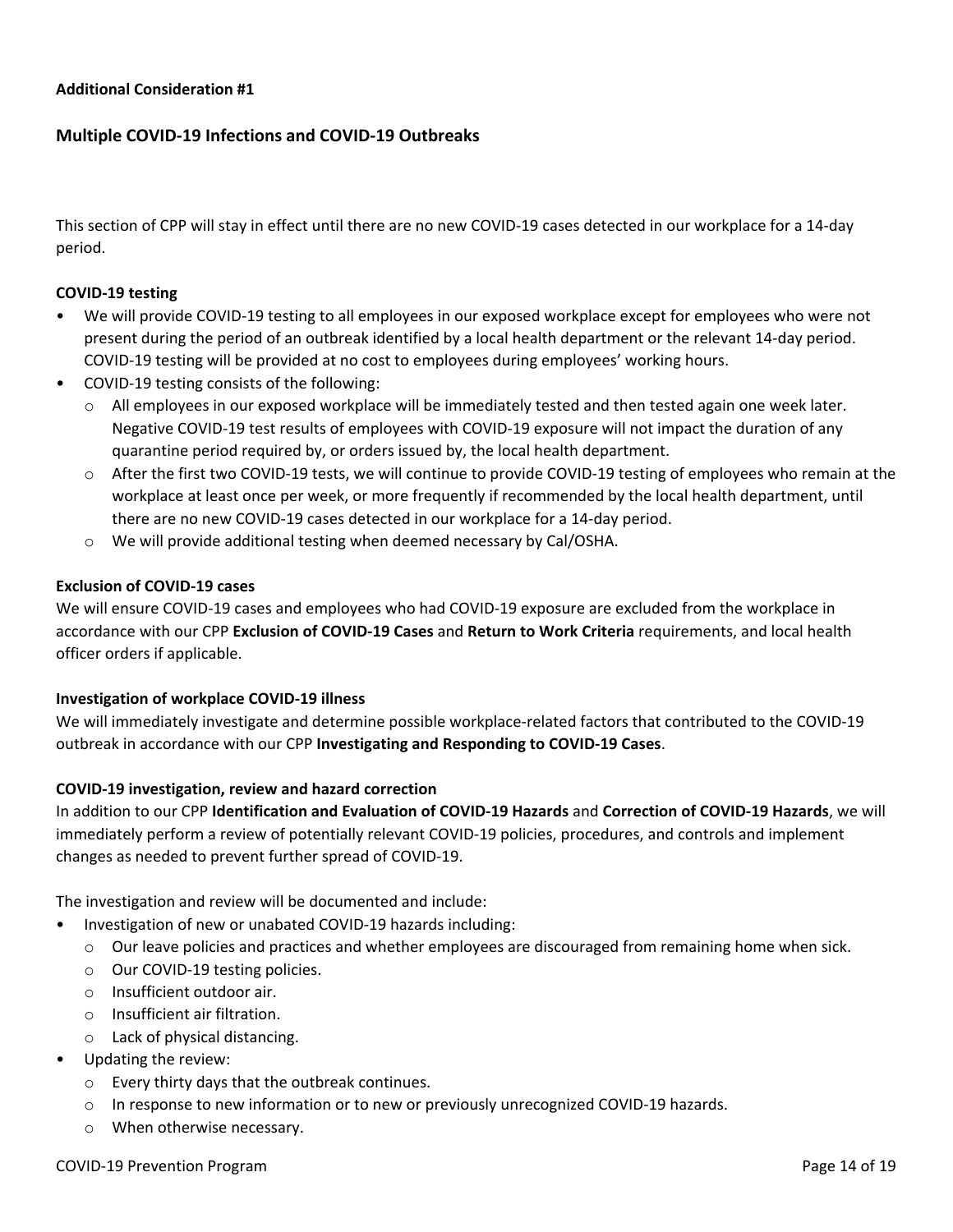- Implementing changes to reduce the transmission of COVID-19 based on the investigation and review. We will consider:
	- o Moving indoor tasks outdoors or having them performed remotely.
	- o Increasing outdoor air supply when work is done indoors.
	- o Improving air filtration.
	- o Increasing physical distancing as much as possible.
	- o Respiratory protection.

#### **Notifications to the local health department**

- Immediately, but no longer than 48 hours after learning of three or more COVID-19 cases in our workplace, we will contact the local health department for guidance on preventing the further spread of COVID-19 within the workplace.
- We will provide to the local health department the total number of COVID-19 cases and for each COVID-19 case, the name, contact information, occupation, workplace location, business address, the hospitalization and/or fatality status, and North American Industry Classification System code of the workplace of the COVID-19 case, and any other information requested by the local health department. We will continue to give notice to the local health department of any subsequent COVID-19 cases at our workplace.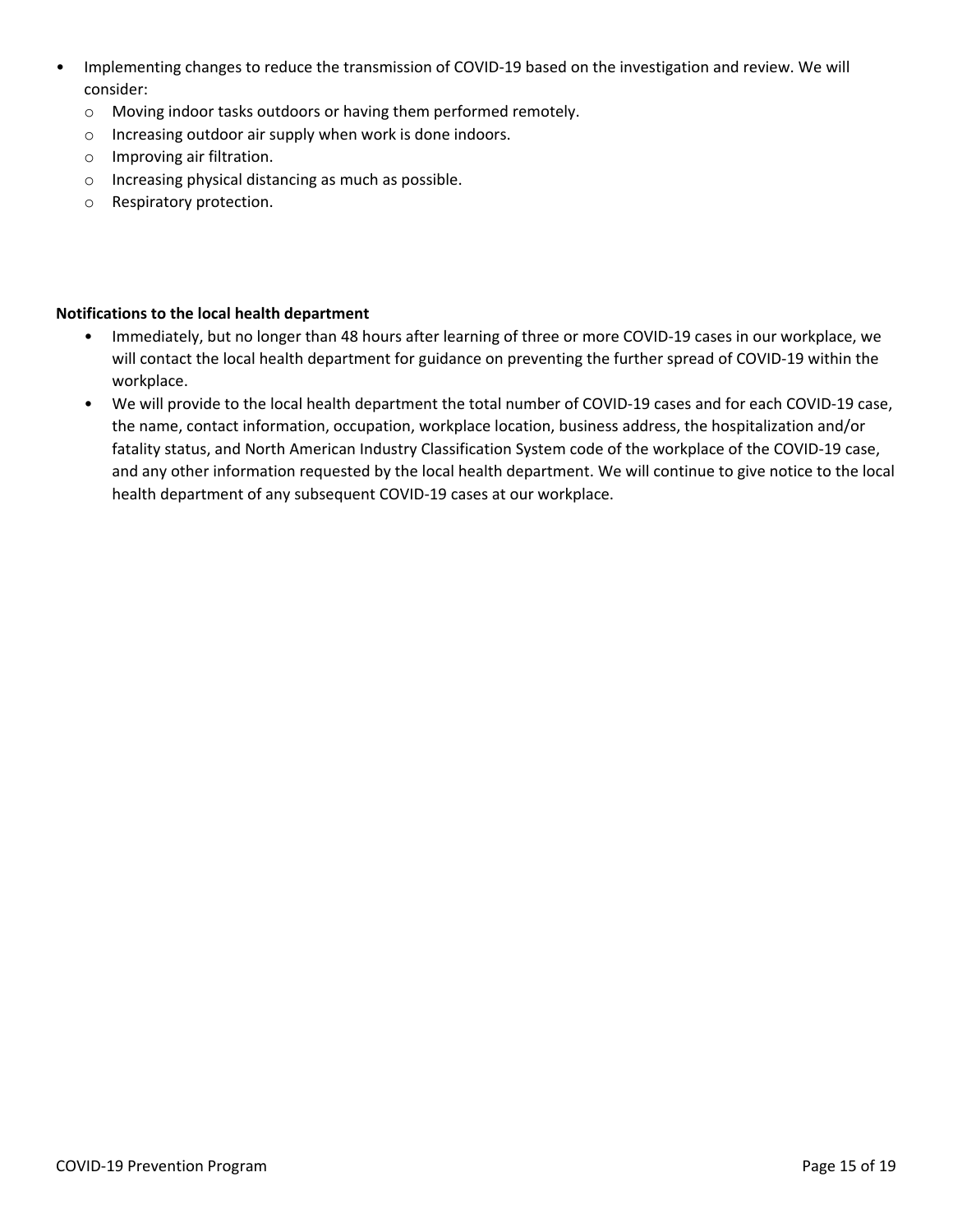## **Major COVID-19 Outbreaks**

This section of CPP will stay in effect until there are no new COVID-19 cases detected in our workplace for a 14-day period.

#### **COVID-19 testing**

We will provide twice a week COVID-19 testing, or more frequently if recommended by the local health department, to all employees present at our exposed workplace during the relevant 30-day period(s) and who remain at the workplace. COVID-19 testing will be provided at no cost to employees during employees' working hours.

#### **Exclusion of COVID-19 cases**

We will ensure COVID-19 cases and employees with COVID-19 exposure are excluded from the workplace in accordance with our CPP **Exclusion of COVID-19 Cases** and **Return to Work Criteria**, and any relevant local health department orders.

#### **Investigation of workplace COVID-19 illnesses**

We will comply with the requirements of our CPP **Investigating and Responding to COVID-19 Cases**.

#### **COVID-19 hazard correction**

In addition to the requirements of our CPP **Correction of COVID-19 Hazards**, we will take the following actions:

- In buildings or structures with mechanical ventilation, we will filter recirculated air with Minimum Efficiency Reporting Value (MERV) 13 or higher efficiency filters if compatible with the ventilation system. If MERV-13 or higher filters are not compatible with the ventilation system, we will use filters with the highest compatible filtering efficiency. We will also evaluate whether portable or mounted High Efficiency Particulate Air (HEPA) filtration units, or other air cleaning systems would reduce the risk of transmission and implement their use to the degree feasible.
- We will determine the need for a respiratory protection program or changes to an existing respiratory protection program under CCR Title 8 section 5144 to address COVID-19 hazards.
- We will evaluate whether to halt some or all operations at our workplace until COVID-19 hazards have been corrected
- Implement any other control measures deemed necessary by Cal/OSHA.

#### **Notifications to the local health department**

We will comply with the requirements of our **Multiple COVID-19 Infections** and **COVID-19 Outbreaks-Notifications to the Local Health Department**.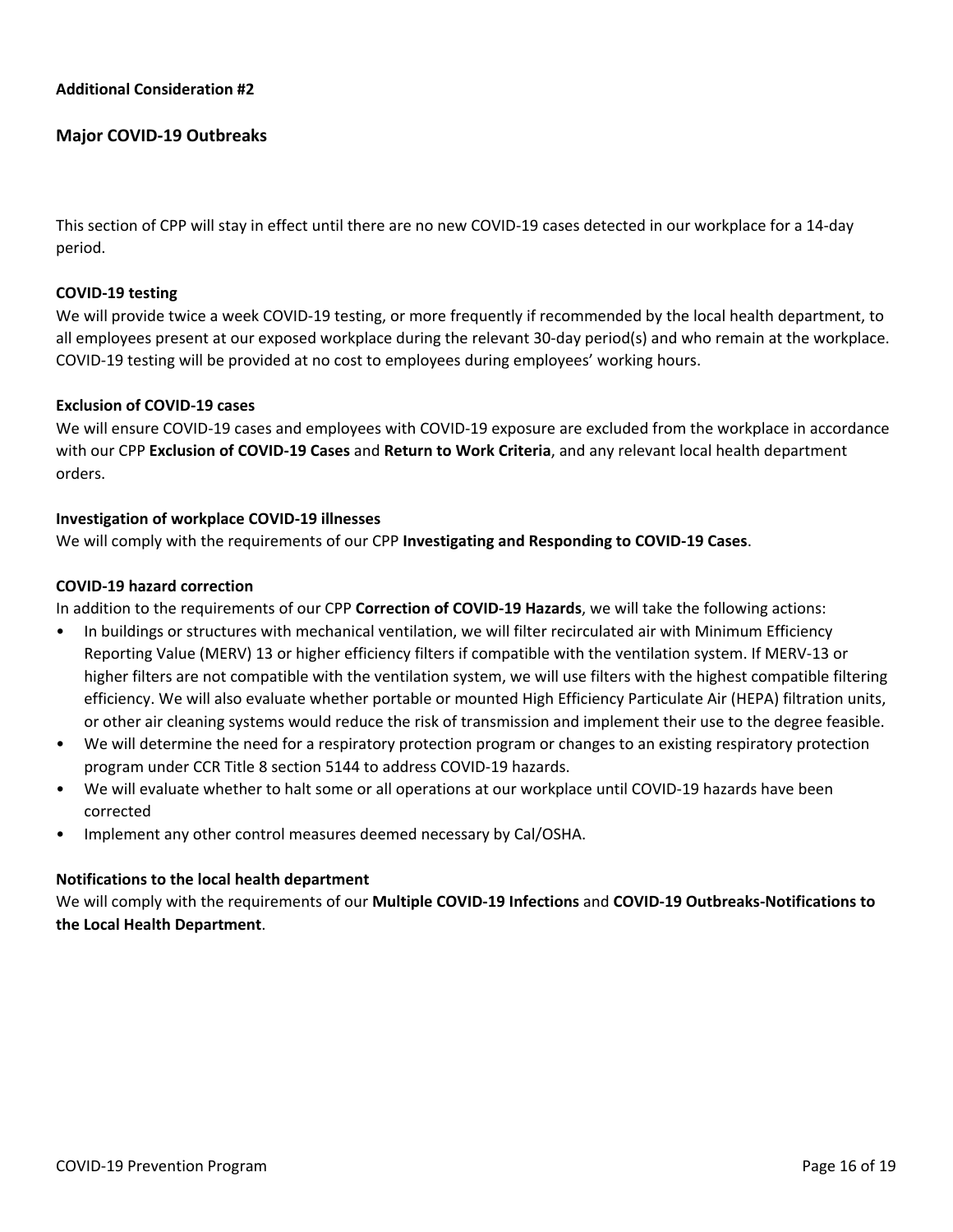# **COVID-19 Prevention in Employer-Provided Housing**

#### **Assignment of housing units**

We will ensure that shared housing unit assignments are prioritized in the following order:

- Residents who usually maintain a household together outside of work, such as family members, will be housed in the same housing unit without other persons.
- Residents who work in the same crew or work together at the same worksite will be housed in the same housing unit without other persons.
- Employees who do not usually maintain a common household, work crew, or worksite will be housed in the same housing unit only when no other housing alternatives are possible.

#### **Physical distancing and controls**

We will ensure:

- The premises are of sufficient size and layout to permit at least six feet of physical distancing between residents in housing units, common areas, and other areas of the premises.
- Beds are spaced at least six feet apart in all directions and positioned to maximize the distance between sleepers' heads. For beds positioned next to each other, i.e., side by side, the beds will be arranged so that the head of one bed is next to the foot of the next bed. For beds positioned across from each other, i.e., end to end, the beds will be arranged so that the foot of one bed is closest to the foot of the next bed. Bunk beds will not be used.
- Maximization of the quantity and supply of outdoor air and increase filtration efficiency to the highest level compatible with the existing ventilation system in housing units.

#### **Face coverings**

We will provide face coverings to all residents and provide information to residents on when they should be used in accordance with state or local health officer orders or guidance.

#### **Cleaning and disinfection**

We will ensure that:

- Housing units, kitchens, bathrooms, and common areas are effectively cleaned and disinfected at least once a day to prevent the spread of COVID-19. Cleaning and disinfecting shall be done in a manner that protects the privacy of residents.
- Unwashed dishes, drinking glasses, cups, eating utensils, and similar items are not shared.

#### **Screening**

We will encourage residents to report COVID-19 symptoms to:

#### **COVID-19 testing**

We will establish, implement, and maintain effective policies and procedures for COVID-19 testing of occupants who had a COVID-19 exposure, who have COVID-19 symptoms, or as recommended by the local health department.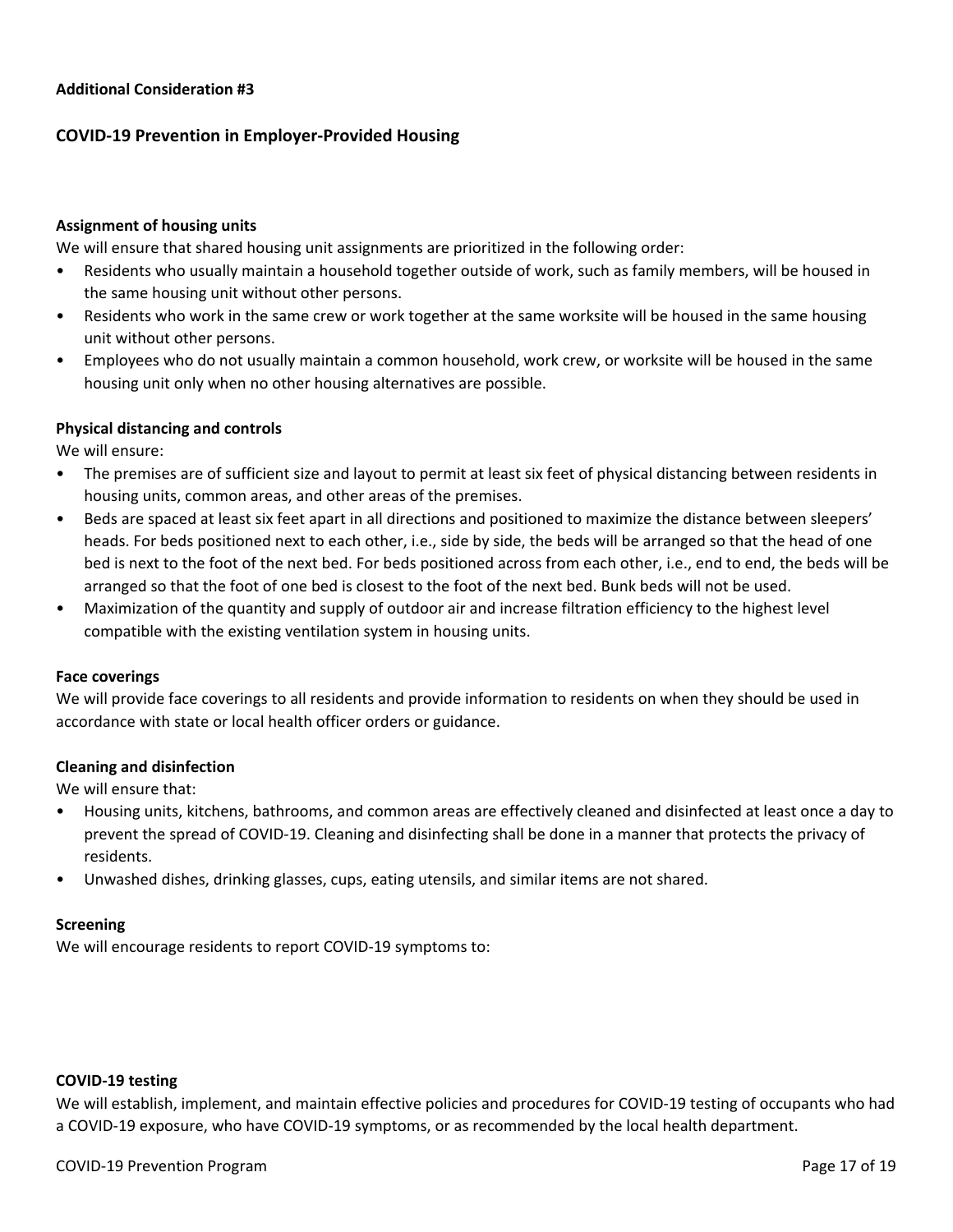## **Isolation of COVID-19 cases and persons with COVID-19 exposure**

We will:

- Effectively isolate COVID-19 exposed residents from all other occupants. Effective isolation will include providing COVID-19 exposed residents with a private bathroom, sleeping area, and cooking and eating facility.
- Effectively isolate COVID-19 cases from all occupants who are not COVID-19 cases. Effective isolation will include housing COVID-19 cases only with other COVID-19 cases, and providing COVID-19 case occupants with a sleeping area, bathroom, and cooking and eating facility that is not shared by non-COVID-19-case occupants.
- Keep confidential any personal identifying information regarding COVID-19 cases and persons with COVID-19 symptoms, in accordance with our CPP **Investigating and Responding to COVID-19 Cases**.
- End isolation in accordance with our CPP **Exclusion of COVID-19 Cases** and **Return to Work Criteria**, and any applicable local or state health officer orders.